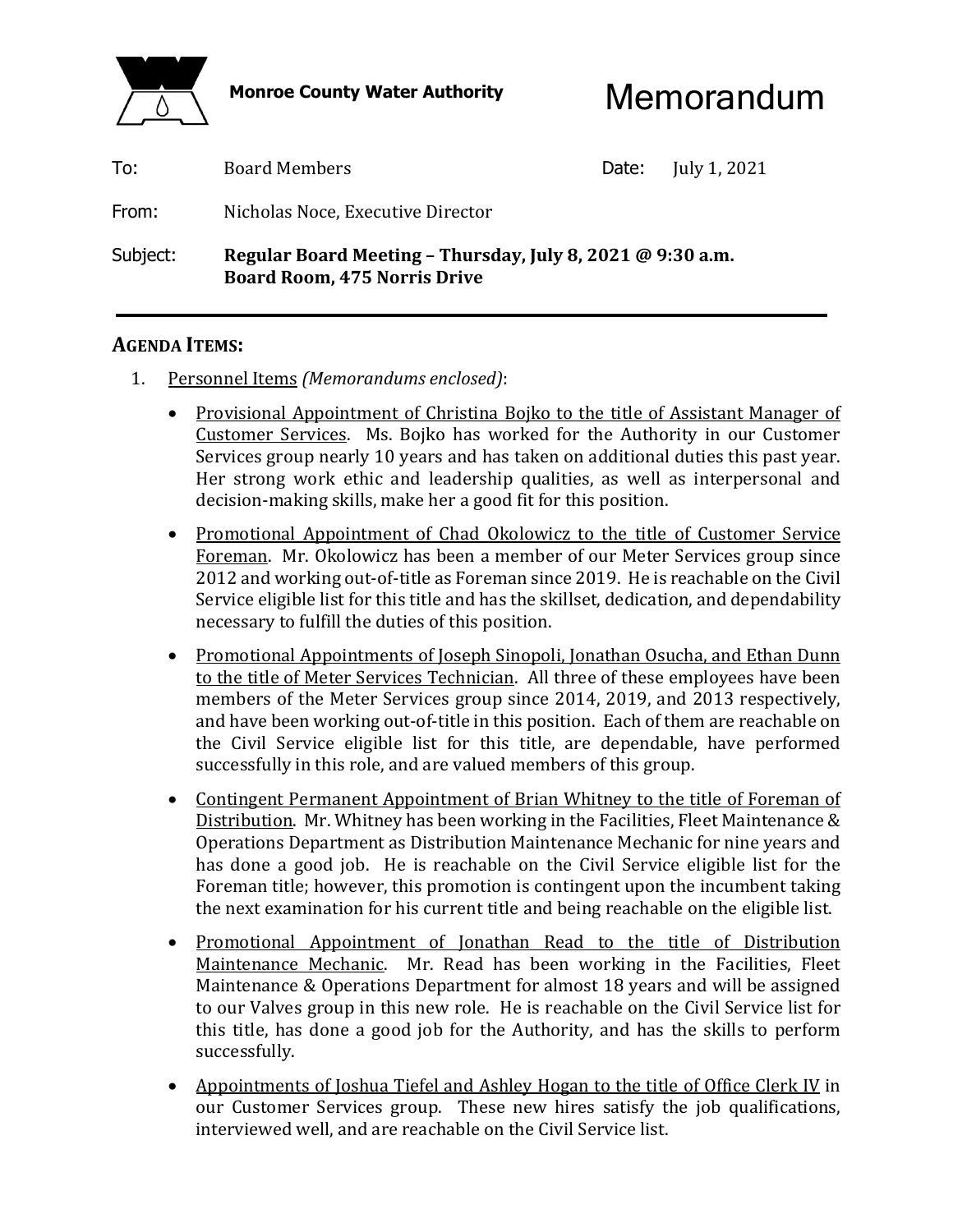- 2. There is an item on the Agenda to authorize the purchase of various Square  $D^{\mathsf{m}}$  by Schneider Electric electrical equipment and materials from Kaman Automation, Inc. through Monroe County Contract BP #0509-21 for Square D Products. Electrical equipment and materials will be purchased as needed for an estimated amount up to \$75,000 for the contract term ending May 31, 2022.
- 3. There is an item on the Agenda to award a contract for the 2021 Tank Painting project. This project includes the rehabilitation and recoating of the interior and exterior of the one million gallon Boughton Hill tank and the 300,000 gallon Cobblestone tank. Both tanks are located in the Town of Victor.

 There were six bids submitted. Our recommendation is to award this work to the low responsive, responsible bidder, Amstar of Western New York, Inc. in the bid amount of \$890,000. Amstar of Western New York, Inc. has successfully completed work for the Authority in the past.



 4. There is an item on the Agenda requesting authorization to upgrade the Charter Communications Internet Circuit at Shoremont from 100 MB to 1 GB. This upgrade will increase the internet bandwidth, enhancing its performance. Furthermore, it will provide internet carrier diversity, allowing for better uptimes in the event there are outages with either provider. See memorandum from Justin Moore, enclosed.